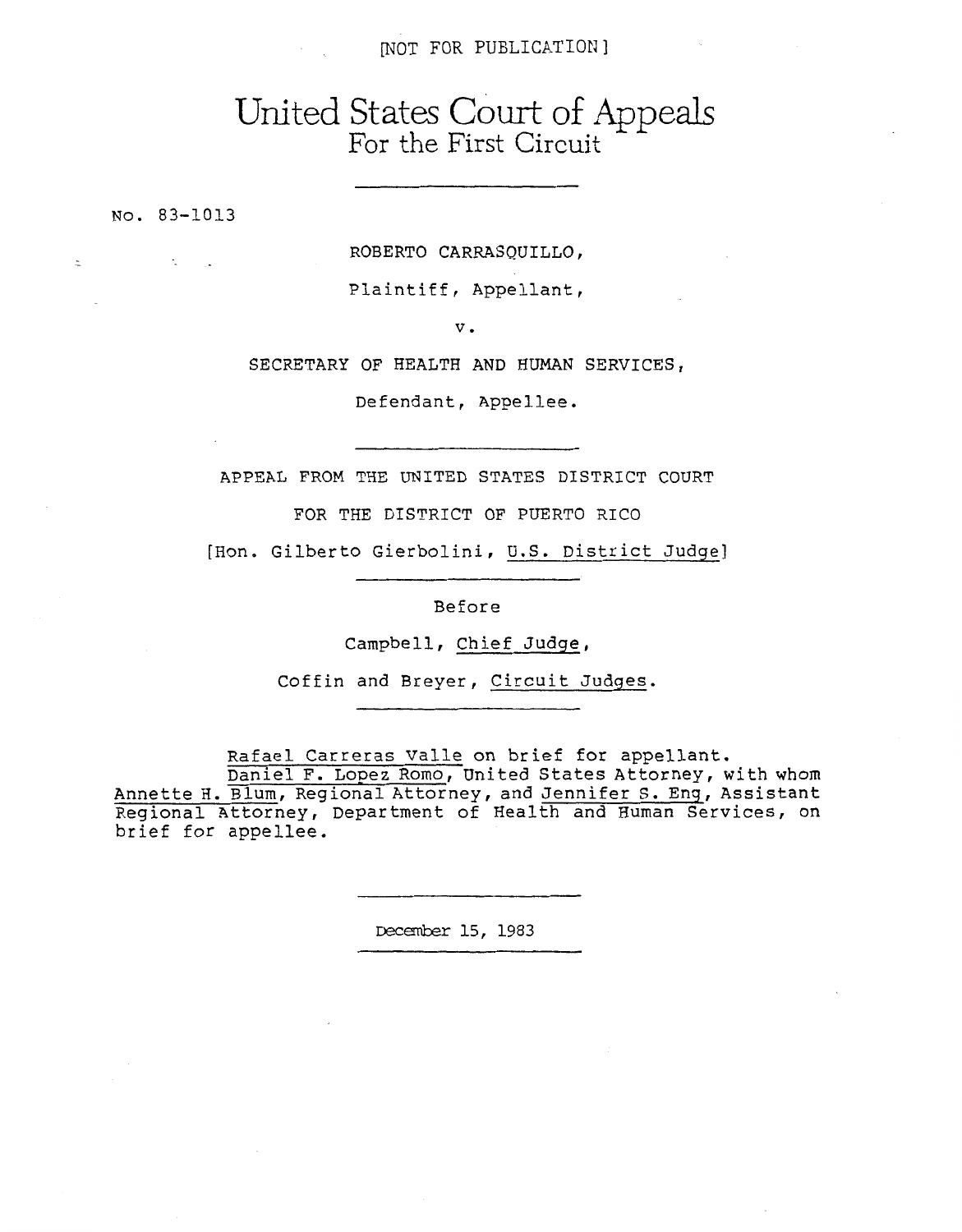PER CURIAM. *On* February 13, 1980, Roberto Carrasquillo, applied for social security disability benefits, claiming that he was mentally disabled. His claim was denied initially on the ground that he was not disabled. On reconsideration it was denied on the sole ground that he was not insured because he did not meet the earnings requirement. He then requested a hearing before an Administrative Law Judge (ALJ). Later he waived the hearing, and on November 24, 1980 the ALJ determined on the basis of the medical reports submitted that the claimant was disabled, that he met the earnings requirement, and that he was entitled to benefits as of the date he became disabled, October 26, 1979. On August 5, 1981, the Appeals Council sent notice to the claimant that his case was being reopened because it appeared that he did not meet the earnings requirements given in 42 **U.S.C. §** 416(i)(3)(B) and § 423(c)(l)(B). The Appeals Council granted the claimant's request for additional time to submit new evidence. (There are no indications in the record that such new evidence was submitted.) On January 20, 1982, the Appeals Council issued its decision denying benefits on the ground that the earnings requirement had not been satisfied. This decision became the final decision of the Secretary of Health and Human Services. The district court affirmed that decision and the claimant appeals. Because the Appeals Council did not state sufficient grounds for reopening, and because we cannot determine from the record that there were sufficient grounds for reopening, we remand for further proceedings.

-2-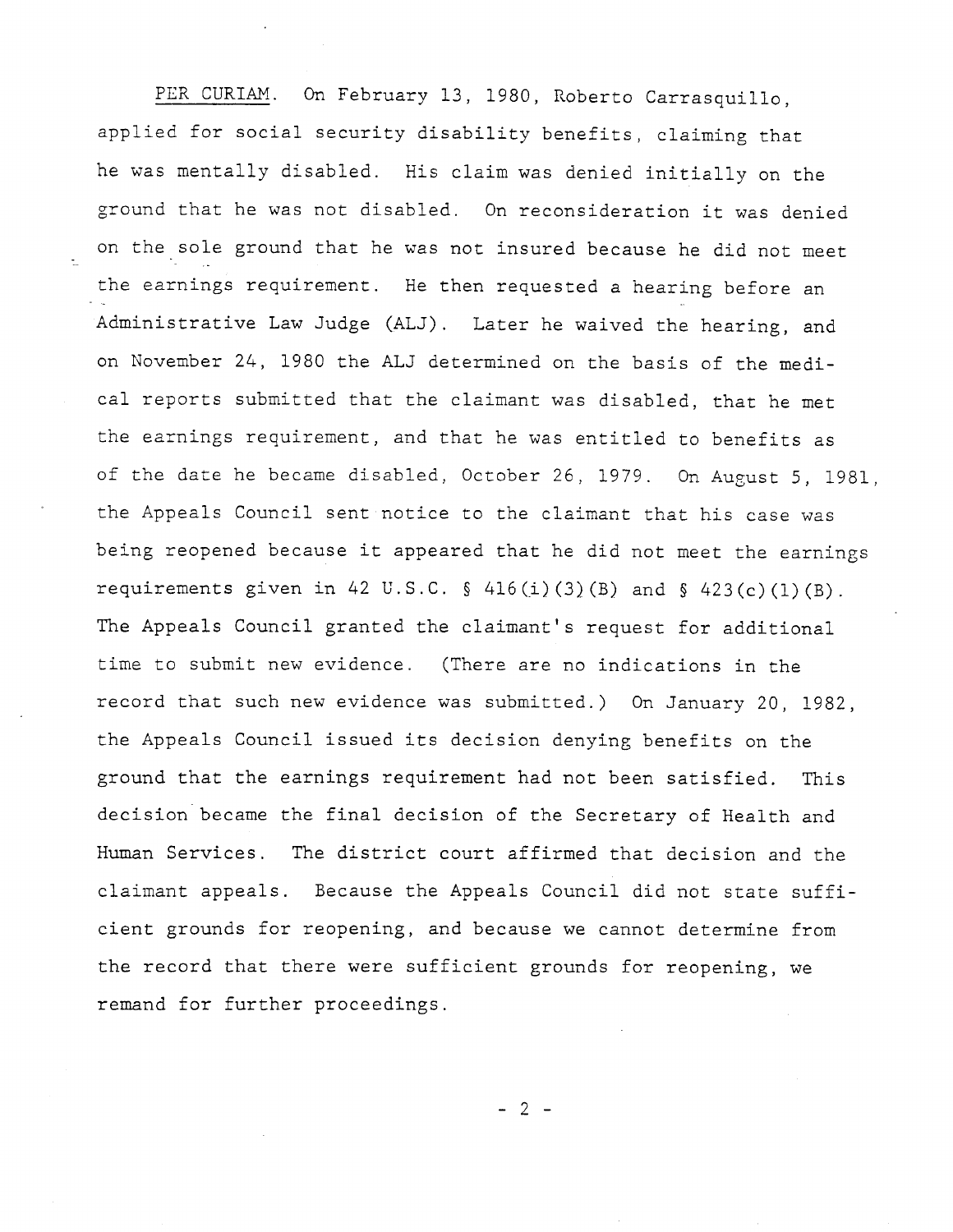The **ALJ's** decision does not contain any discussion of the evidence pertaining to the earnings requirement. However, a form signed by the ALJ states, "I find that the disability earnings requirements are met. **I1 A** form containing the earnings records - reveals that the claimant had fifteen quarters of coverage for a \_thirty-five quarter period beginning with his twenty-first birthday and ending in the quarter when his disability began, and seventeen quarters of coverage for a forty quarter period ending when his disability began. Under 42 U.S.C. § 423(c),  $^2$  the claimant

1. seq. Quarters of coverage are explained in 20 C.F.R. § 404.140 et.

2. 42 U.S.C. § 423(c) provides in relevant part,

(c) For purposes of this section--

insurance benefits in any month if-- (1) An individual shall be insured for disability

(A) he would have been **a** fully insured individual (as defined in section 414 of this title) had he attained age 62 and filed application for benefits under section 402(a) of this title on the first day of such month, and

(B)(i) if he had not less than twenty quarters of coverage during the forty-quarter period which ends with the quarter in which such month occurred, or

(ii) if such months ends before the quarter in which he attains (or would attain) age 31, not less than one-half (and not less than *6)* of the quarters during the period ending with the quarter in which such month occurred and beginning after he attained the age of 21 were quarters of coverage, or (if the number of quarters in such period is less than 12) not less than 6 of the quarters in the 12-quarter period ending with such quarter were quarters of coverage ....

Also see the similar provisions of 42 U.S.C. § 416(i)(3).

*-3-*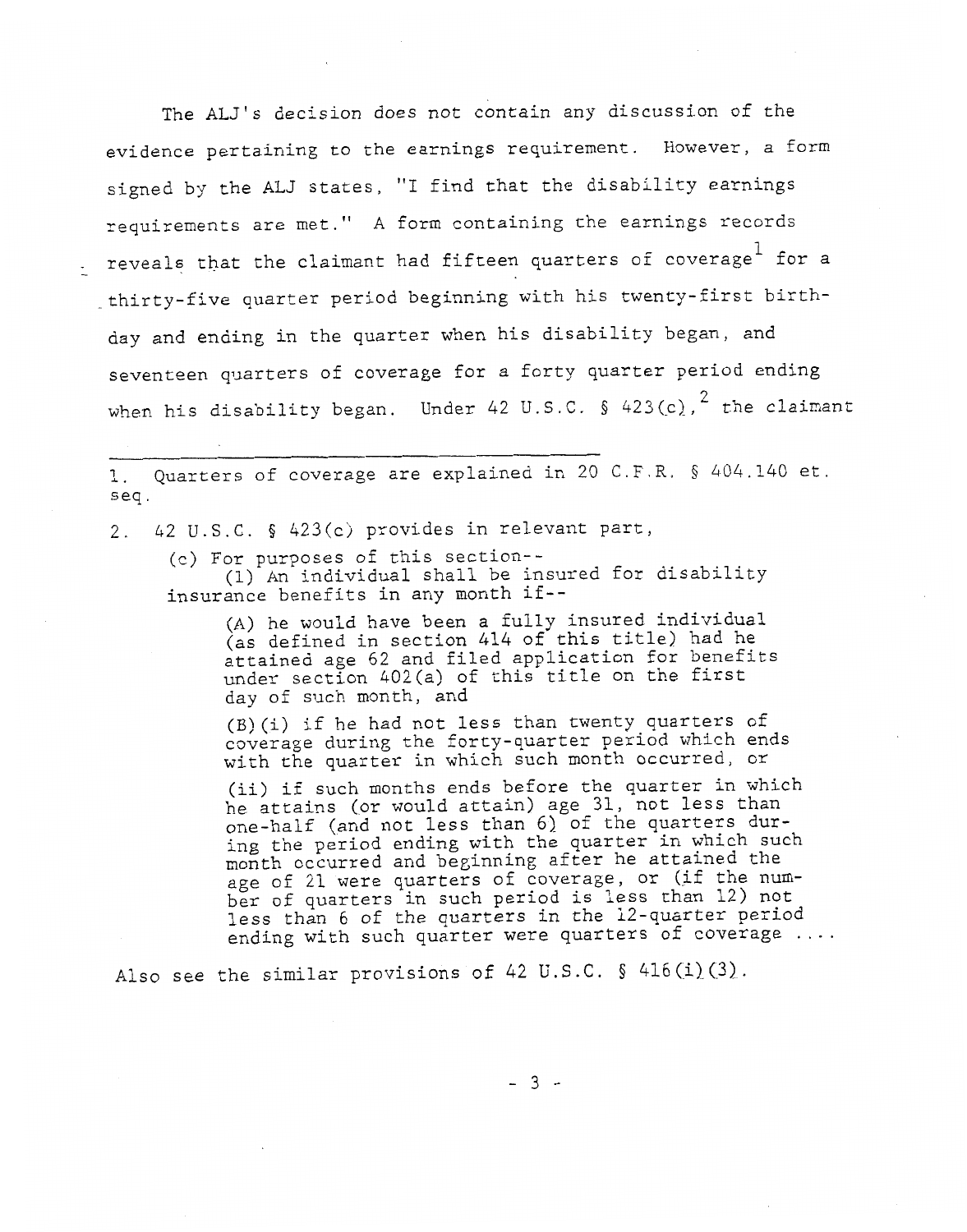needed seventeen quarters of coverage for the thirty-five quarter period, $<sup>3</sup>$  or twenty quarters of coverage for the forty quarter period.</sup> Thus the earnings record did not show that the claimant had the number of quarters of coverage required to meet the earnings requirement. When the Appeals Council reopened over eight months after the ALJ's decision, it noted that the earnings record showed no quarters of coverage credited for 1973 and 1974, and one quarter credited for the third quarter of 1977, in addition to quarters of coverage credited for other years which are not at issue here. When it reopened, the Appeals Council refused to credit the claimant with any quarters of coverage for 1973 and 1974 and deleted the quarter of coverage for 1977.

The Appeals Council reopened apparently because of the discrepancy between the **ALJ's** decision and the earnings record. However, the Secretary's regulations determine when reopening may occur. We are uncertain that there were proper grounds contained in the regulations for reopening here. **Me** question whether the regulations cited by the Appeals Council are applicable, and even if they are applicable, they do not appear to provide adequate grounds for reopening in this instance.

The Appeals Council stated that it was reopening "under the authority of [20 C.F.R.] section *404.988(b)."* That regulation states, "A determination, revised determination, decision, or revised decision may be reopened ... (b) [w]ithin four years of the

*-4-* 

<sup>3.</sup>  in the period from the claimant's birthday until his disability is an odd number, that number is reduced by one. here can meet the "one-half" requirement of 42 U.S.C. (B)(ii) with seventeen quarters of coverage. Under 20 C.F.R. § 404.130(c)(3)(i), if the number of quarters Thus the claimant § 423(c)(1)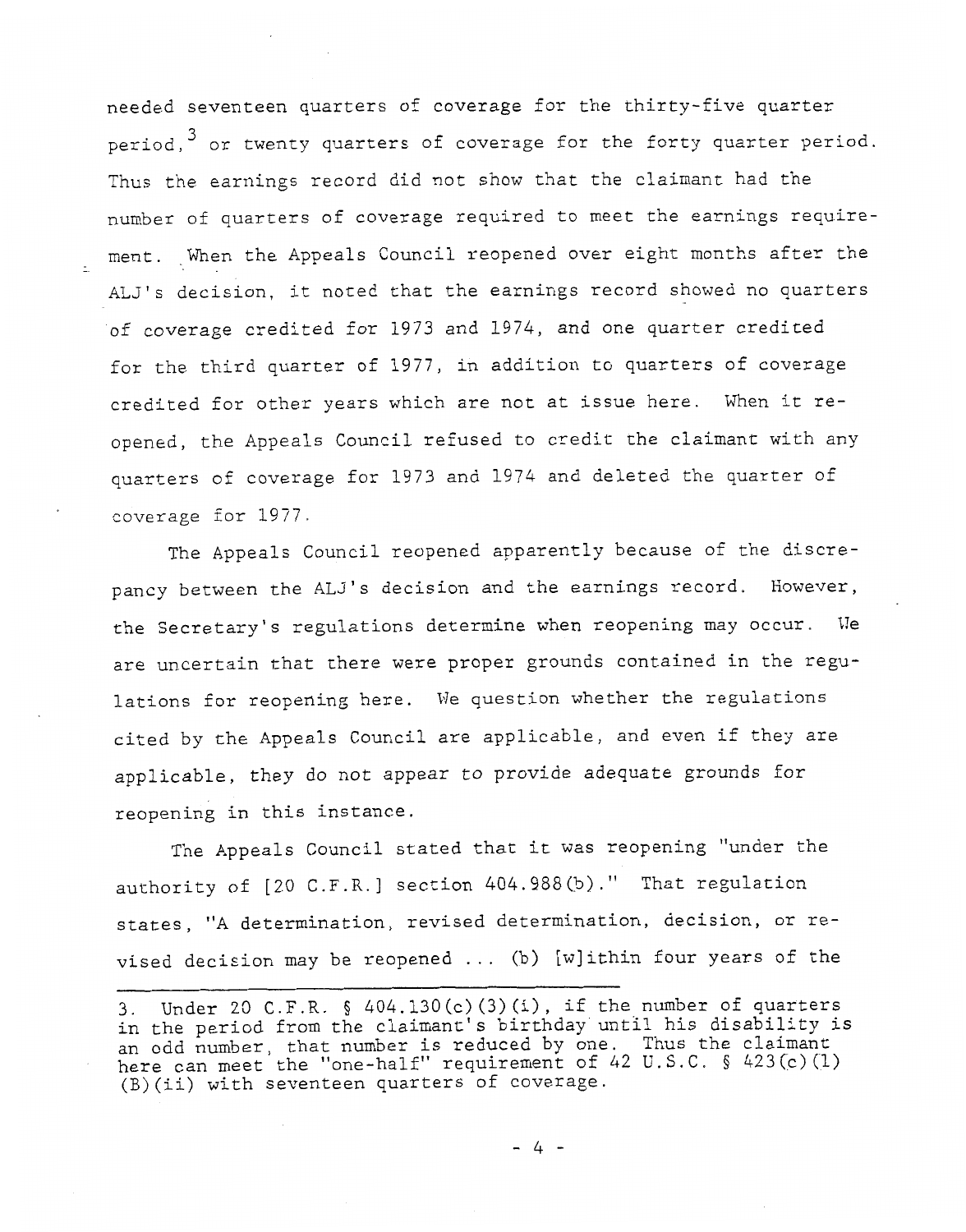date of the notice of the initial determination if we find good cause, as defined in § 404.989, to reopen the case." Section 404. 989(a) lists three grounds for finding "good cause": "(1) New and material evidence is furnished; (2) **A** clerical error in the computation-or.recomputation of benefits was made; or (3) The evidence that was considered in making the determination or decision clearly shows on its face that an error was made."

We doubt that § 404.989 applies, however, for the reason that a different regulation, § 404.990, specifically governs the type of reopening here at issue, namely, a reopening for "revision of an earnings record." Section *404.990* states,

> **A** determination or a decision on a revision of an earnings record may be reopened only within the time period and under the conditions provided in  $[42 \text{ U.S.C. }$  \$ 405(c)(4) or (5)] section 205(c)(4) or (5) of the Act, or within 60 days after the date you receive notice of the determination or decision, whichever is later.

Here, since the reopening occurred after the expiration of the time limitation of three years, three months, and fifteen days following the year in question, *42* U.S.C. § 405(c)(5) would apply. grounds are scated in § 405(c) (5) under which the "Secretary may Ten change or delete any entry with respect to wages or self-employment income **in** his records . . . ." These grounds differ from the "good cause'' grounds stated in 20 C.F.R. § 404.989(a). If, as the Secretary argues, § 404.988(b) and § 404.989(a) permit the Appeals Council to reopen to revise the earnings record, then many of the narrower grounds stated in § 405(c)(5) are superfluous. Thus, it seems that

 $-5-$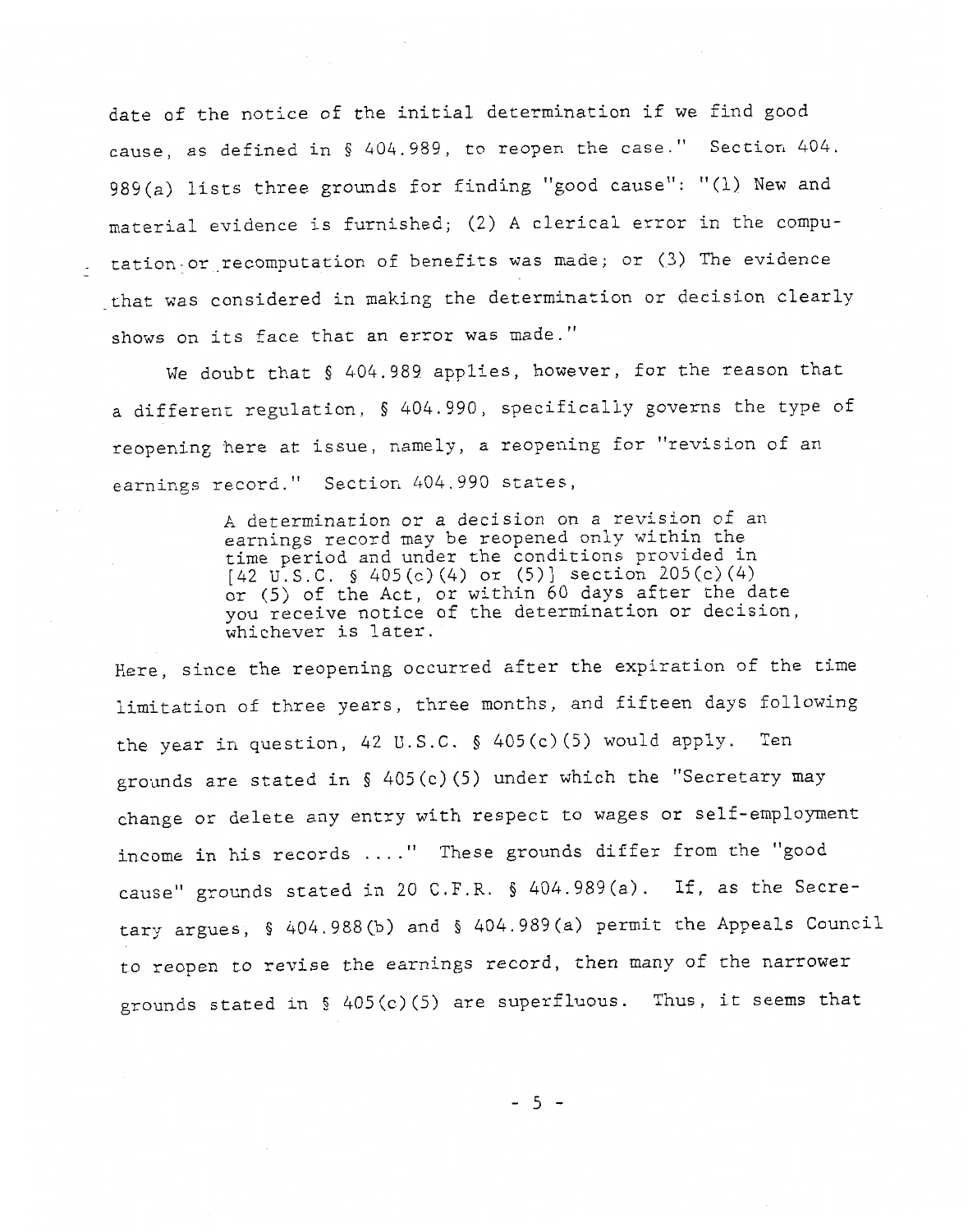§ 404.990 is meant to supplant the more general reopening provision, § 404.958; otherwise much of it would be meaningless. For this reason too, the particular provision of § 405(c)(5)(A) would not appear to permit the incorporation of any of the grounds stated in § 404.988(b). See Lasch v. Richardson, 457 F.2d 435, 437-439 (7th Cir.), cert. denied, 409 U.S. 889 (1972). 4

Whether 20 C.F.R. § 404.990 applies here depends on whether the Appeals Council made a ''revision of the earnings record." Clearly the Appeals Council revised the earnings record upon reopening when it deleted from the earnings record a quarter of coverage for the third quarter of 1977. It is not immediately apparent that it revised the earnings record for any of the eight quarters in 1973 and 1974 when it refused to credit the claimant with any quarters of coverage for those years. Still, we think that the Appeals Council effectively revised the earnings record for 1973 and 1974, because the ALJ's finding, stating that the claimant met the earnings requirement, by implication credited the claimant with some quarters of coverage for 1973 and 1974.

At the time the **ALJ** made her decision the earnings record showed no quarters of coverage for 1973 and 1974. The claimant's file contained conflicting evidence of the claimant's earnings in those years. A representative of the claimant's employer, Pastelillos Rico, Inc.

-6-

*<sup>4.</sup>*  earnings record "(A) if an application for monthly benefits or for a lump-sum death payment was filed within the time limitation following such year; except that no such change, deletion, or inclusion may be made pursuant to this subparagraph after a final decision upon the application for monthly benefits or lump-sum death payment." The Secretary here argues that a reopening under 20 C.F.R. § *404.955, 404.987* and *404.988* removes a prior final decision, thus permitting reopening on grounds contained in § 404.988(b) to revise the earnings record under  $\S$  405(c)(5)(A). 42 **U.S.C.** § 405(c)(5)(A) permits the Secretary to revise an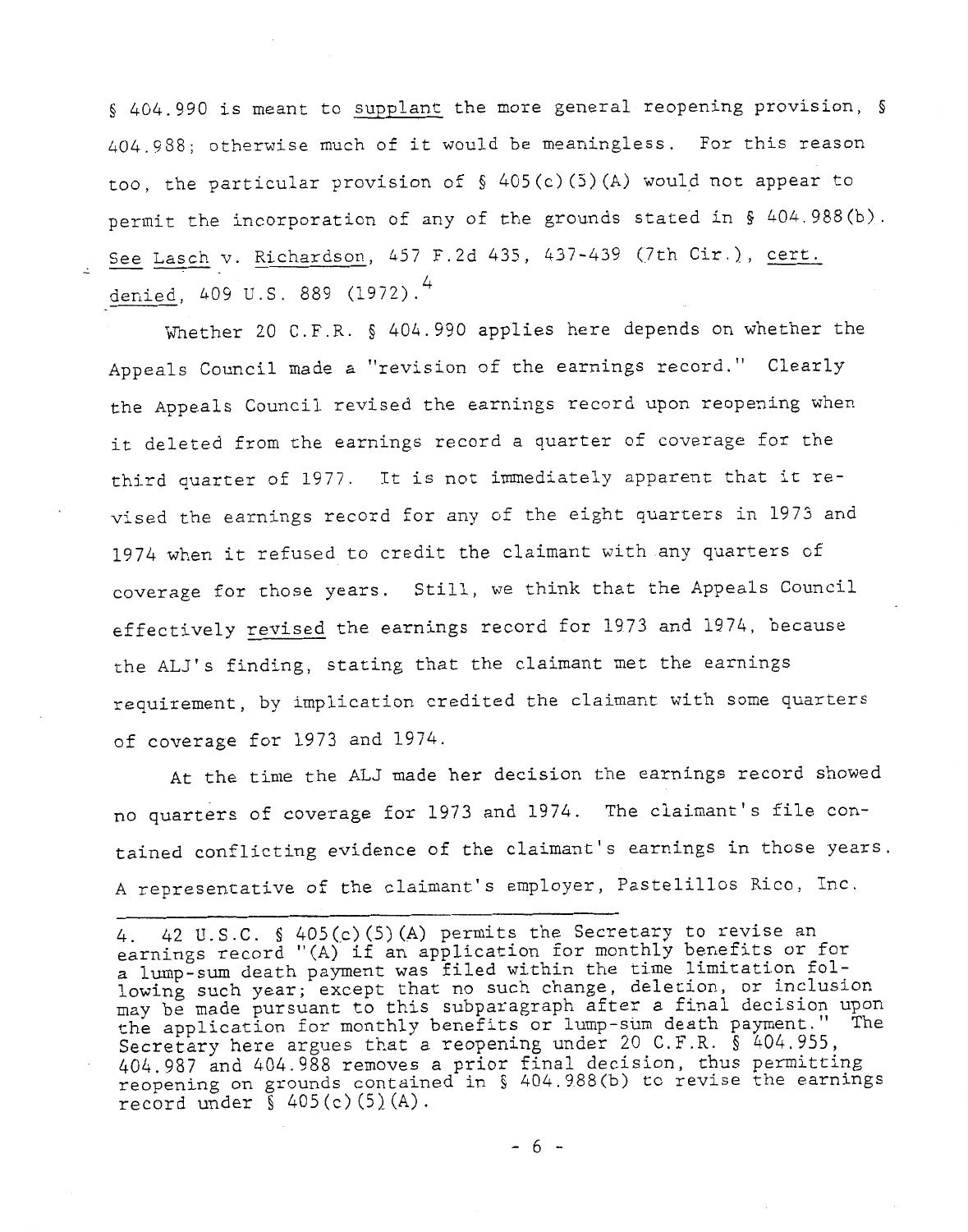completed and signed a form dated March 11, 1980, which shows that the claimant had no earnings in 1973 and 1974. Another representative of the same employer, an owner whom the Appeals Council identified in its decision as the claimant's father, completed and signed a form dated October 1, 1980, which shows that the claimant earned \$240 in each quarter of 1973 and 1974. The claimant signed a statement dated June 6, 1980, which states that he did not work during the years at issue, 1973, 1974 and 1977. It follows from the ALJ's'finding stating that the claimant met the earnings requirement that she resolved the conflicting evidence in the claimant's favor and credited the claimant with enough quarters of coverage in 1973 and 1974 to enable him to meet the earnings requirement. This means that she credited the claimant with at least two quarters of coverage for those two years. Thus her finding implies that she had, in effect, revised the earnings record to reflect additional quarters of coverage credited for 1973 and 1974.<sup>5</sup> As far as we can determine, that this revision was not actually recorded on the earnings record may indicate nothing more than *a* clerical error, When the Appeals Council reopened and did not give the claimant any quarters of coverage for 1973 and 1974, it in effect revised the earnings record by deleting those quarters of coverage for 1973 and 1974 credited by the ALJ. Thus, it would seem that 20 C.F.R. § 404.990 which governs such revisions in the earnings record applies both to the Appeals Council's deletion of the 1977 quarter of coverage which had been credited on the earnings record before the ALJ made her decision, and to its refusal to give the claimant credit for any quarters of coverage in 1973 and 1974.

5. Such revision would be permitted under 42 U. S.C. § 405(c) (5) (H) .

-7-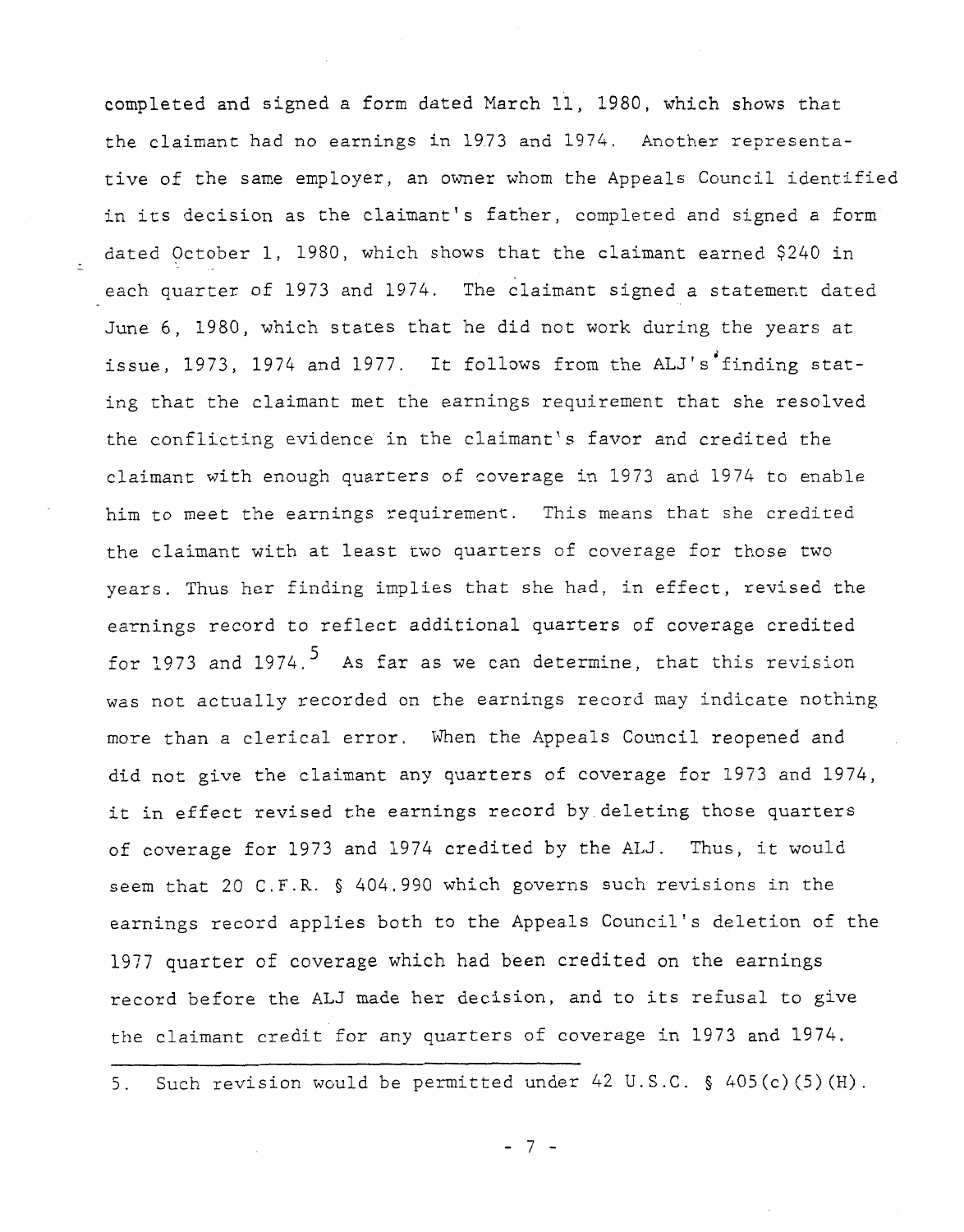The only plausible ground under 20 C.F.R. § 404.990 and 42 U.S.C. § 405(c) (5) we can find for reopening to revise the earnings record is under  $\S$  405(c)(5)(C) "to correct errors apparent on the face of such records."<sup>O</sup> The exact meaning of this provision as applied here is not apparent on its face. For guidance in interpretating it we turn to 20 C.F.R. § 404.822(e)(2) pertaining to the correction of earnings records, after the expiration of the time limit of three years, three months, and fifteen days, for an "[elrror apparent on face of records." That provision states, "We may correct an earnings record to correct errors, such as mechanical or clerical errors, which can be identified and corrected without going beyond any of the pertinent SSA records" (emphasis added).<sup>7</sup> Without going

6. Section 405(c)(5)(G) is not applicable. See Craig v. Finch, 416 F.2d 721, 724 (5th Cir. 1969), cert. denied, *397* U.S. 953 '(1970). The Appeals Council did not allege, and the Secretary here does not assert, that there was an error "as a result of fraud." See 42  $U.S.C.$  § 405(c)(5)(E).

7. We do not assume that 20 C.F.R. § 404.822(e) directly applies to reopening a decision on a revision of an earnings record, but we find it useful as a guide for interpreting the phrase, "errors apparent on the face," and similar phrases as they appear in the Secretary's regulations and in 42 U.S.C. § 405(c) (5) (C) . (See the discussion below of 20 C.F.R. § 404.822[e][l].) Cases construing the reopening provisions of.20 C.F.R. § 404.989(a)(3) and related earlier regulations- see 20 C.F.R. § 404.958(c) and § 404.957(c)(3)(198O)--which permit reopening when the evidence "clearly shows on its face that an error was made," have indicated or held that these provisions do not permit reopening to reexamine conflicting evidence. See Green v. Weinberger, Example a uncertainty of a revision of the phrase security useful as a guide for interpreting the phrase, "errors apparent on<br>the face," and similar phrases as they appear in the Secretary's re-<br>gulations and in 42 U.S.C. 709 F.2d 548 (6th Cir. 1975 Grose v.  $1212$ ,  $1215$  (8th Cir. 1983);  $\overline{\text{Hunt}}$  v. Weinberger, and in 42 U.S.C. § 405(c)(5)(C). (See the discussion<br>The Bellevission of the discussion<br>The secondary of the discussion<br>20 C.F.R. § 404.989(a)(3) and related earlier regulation<br>F.R. § 404.958(c) and § 404.957(c)(3)(1980)--5); Lauritzen v. Weinberger,  $514$  F.2d 561, 563 (8 Cohen. 406 F.2d 823. 825-826 (4th Cir. 1969). nberger<br>eiker, 527 F.2d 544, th Cir. 1975); 1017 (5th

-8-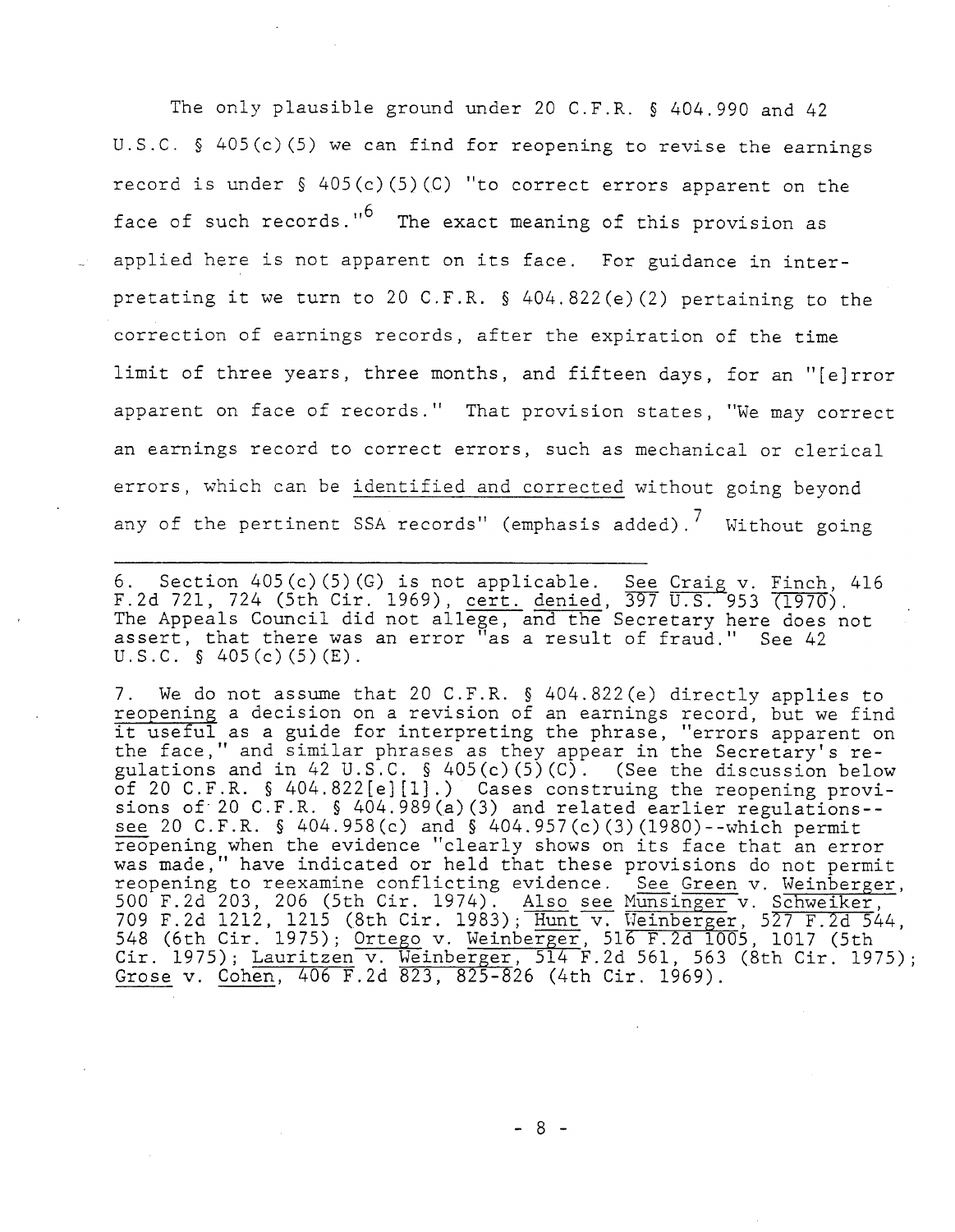beyond the records, we can see that there is a conflict between the list of the quarters of coverage credited on the earnings record and the ALJ's finding that the claimant met the earnings requirement, We do not know, however, how *to* correct whatever error may have occurred without going beyond the records. In making her finding, -the ALJ had to resolve conflicting evidence pertaining to the claimant's earnings in 1973, 1974 and 1977. Her resolution of that conflict was not unreasonable on the face. Although the claimant signed a statement saying that he did not work in those years, the ALJ had to consider his credibility in view of her finding that he was mentally disabled at the time he signed the statement. Her resolution of that conflict in the evidence cannot be altered under *42* U.S.C. § 405(c)(5)(C).

Of course, it may be that the conflict between the earnings record and the **ALJ's** finding was only a clerical error. If so, such an error could be corrected by changing the earnings record to give such credit as determined by the ALJ. But we cannot say that the face of the records indicates that the ALJ was simply mistaken in making her finding that the earnings requirement had been met or that she had actually not given the claimant any credit for quarters of coverage in 1973 and 1974. Thus,  $\S$  405(c)(5)(C) did not give the Appeals Council a ground for correcting the records adversely to the claimant.

Even if 20 C.F.R. § 404.988(b) were to apply here to reopening, we see no clear ground under that provision for the Appeals Council

-9-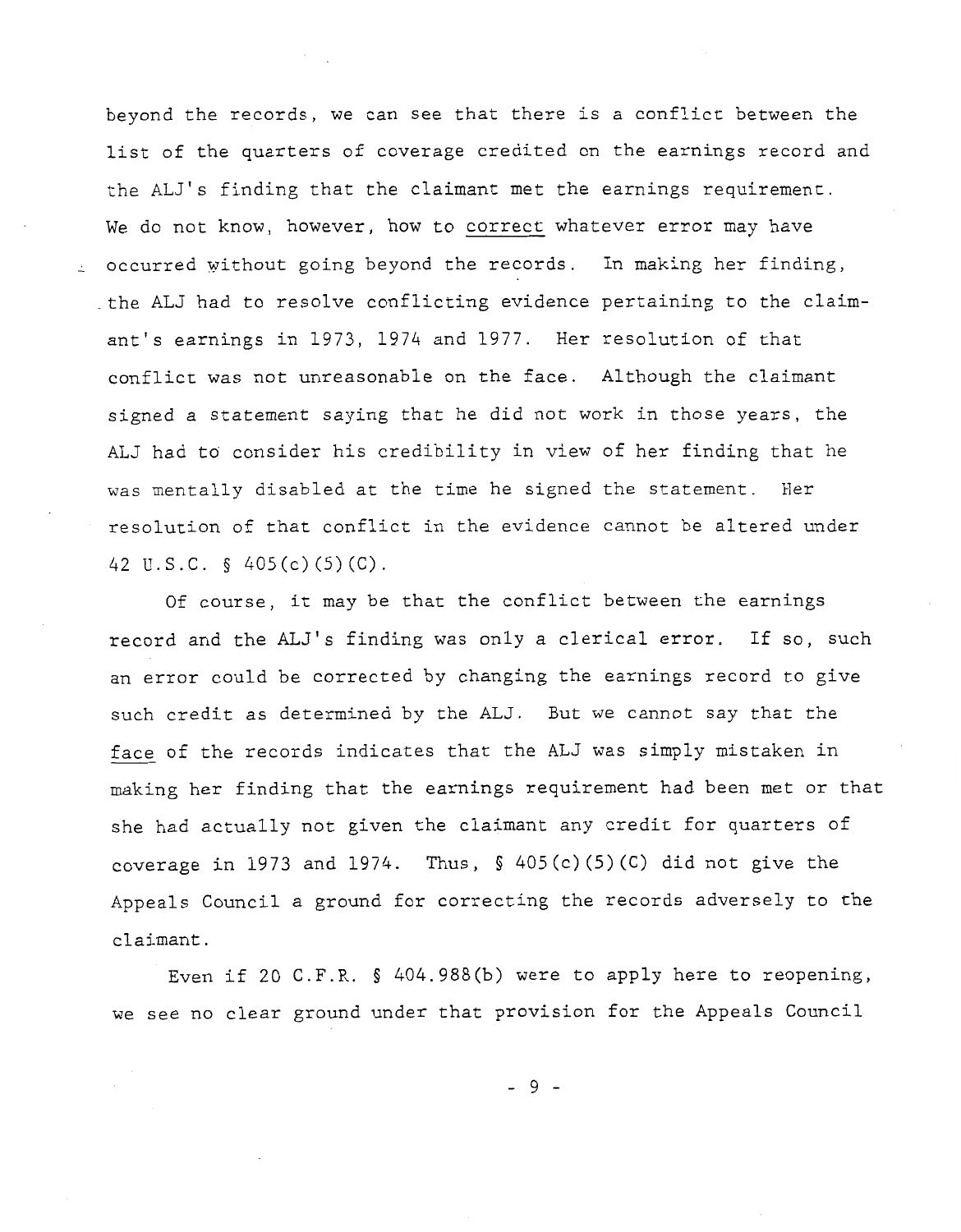to effectively delete the quarters of coverage impliedly credited by the ALJ for 1973 and 1974. The Secretary argues that the Appeals Council could reopen under 20 C.F.R. § 404.988(b) because "good cause" had been found under § 404.989(a) (1) consisting of new and material evidence. Assuming, arguendo, that § 404.988(b) applies, there was no new evidence (i.e., submitted after the ALJ's decision) in the claimant's file pertaining to the claimant's earnings in 1973 and 1974. The only new evidence pertained to the claimant's exnings in 1977. Thus, even if § 404.988(b) is applicable, there would have been grounds under § 404.989 (a) (1) to reopen only the decision pertaining to the one quarter of coverage credited for 1977.

The only other arguably applicable ground under the "good cause" provisions of § 404.989 (a) is § 404.989 (a) (3) : "The eviderce that was considered in making the determination or decision clesrly shows on its face that an error was made." The result under this provision would be the same as the "errors apparent on the face" provision of 42 U.S.C. § 405(c) (5) (A), ccnsidered above.

Although the Secretary does not argue here that the Appeals Council had grounds for reopening under 20 C.F.R. § 404.822(e)(l), we will also consider this provision because the Appeals Council mentioned this regulation in its decision. It provides in part, "We may correct an earnings record if the correction is made as the result of an investigation started before, but completed after the time limit ends." The time limit of three years, three months, and fifteen days for the year 1977 expired on April 15, 1980. The

- 10 -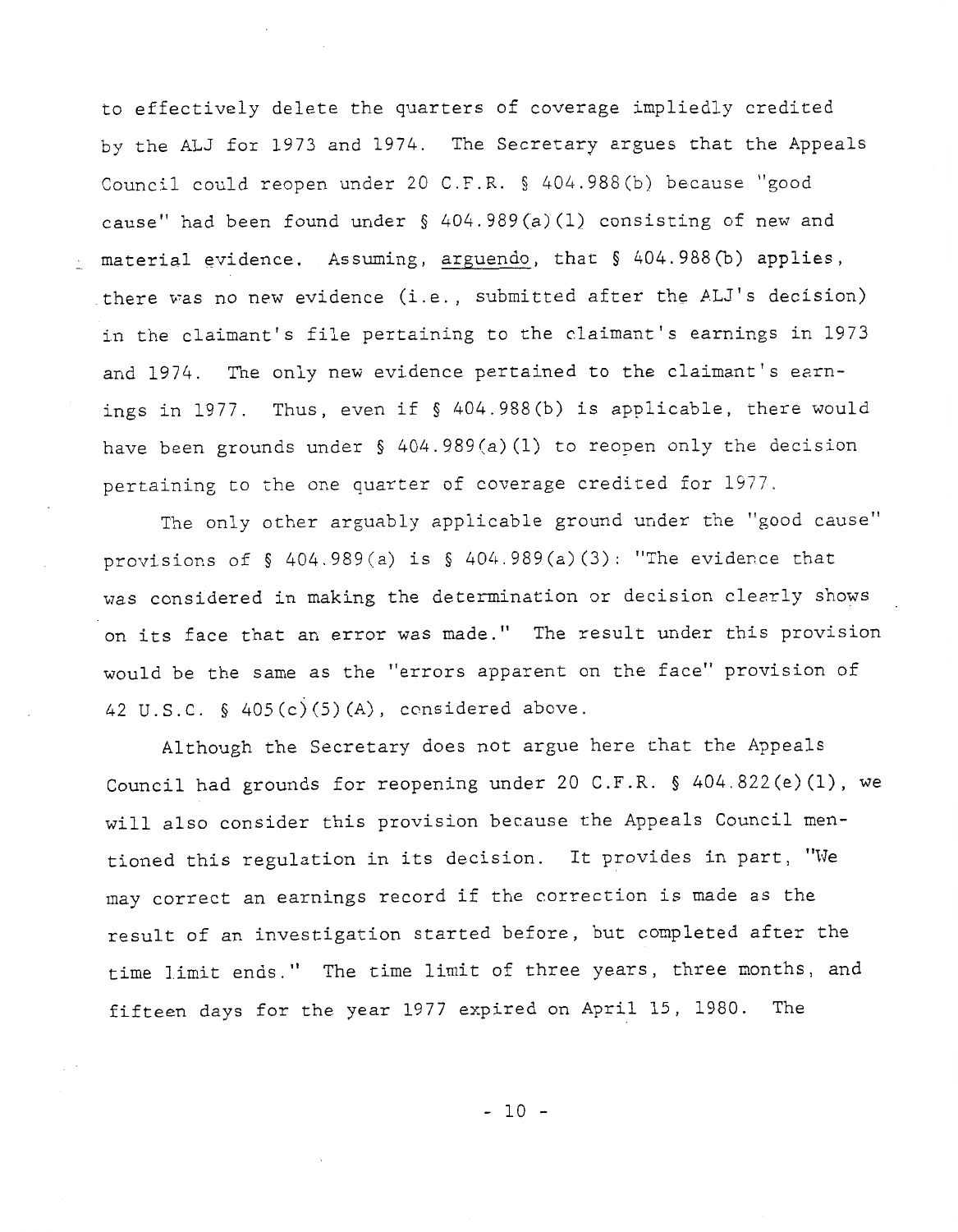claimant applied for benefits in February of *1980,* and some information pertaining **EO** his 1977 earnings appears in the file with dates as early as March, *1980.* Assuming without deciding that there was an *11* investigation" begun prior to April 15, 1980, we do not believe that this provision permitted any corrections after the ALJ's decision. After that final decision, the regulations pertaining to reopening apply. The reopening provisions of *20* C.F.R. § *404.990* explicitly makes applicable not *20* C.F.R. *404.822* but *42*  U.S.C. § *405(c)(4)* or *(5).* The provisions of *20* C.F.R. § *404.822(e)*  (1) do not appear in *42* U.S.C. § *405 (c) (4)* or (5). (Nor do they appear in *20* C.F.R. § *404.987,-989.)* Additionally, even if *20* C.F.R. § 404.822(e)(l) could be construed to apply, it would apply only to corrections for the year 1977 and not to corrections for 1973 and *1974.* For *1973* and *1974* the time limit expired long before there was any indication in the records of any investigation.

-

We conclude that there were no grounds apparent from the record for reopening the claim to delete any quarters of coverage impliedly credited by the ALJ for *1973* and *1974* and for reversing the ALJ's finding that the claimant met the disability earnings requirement. Under *20* C.F.R. *§ 404.990,* there appear to be no grounds for revising rhe earnings record in this case for any **of** the three years, 1973, *1974* and *1977.* 

Despite our conclusions, we do not order a reversal of the Secretary's decision because the reopening issues were not **fully**  briefed or fully argued before us. And, in such technical matters the Secretary's views about her own regulations should be taken into